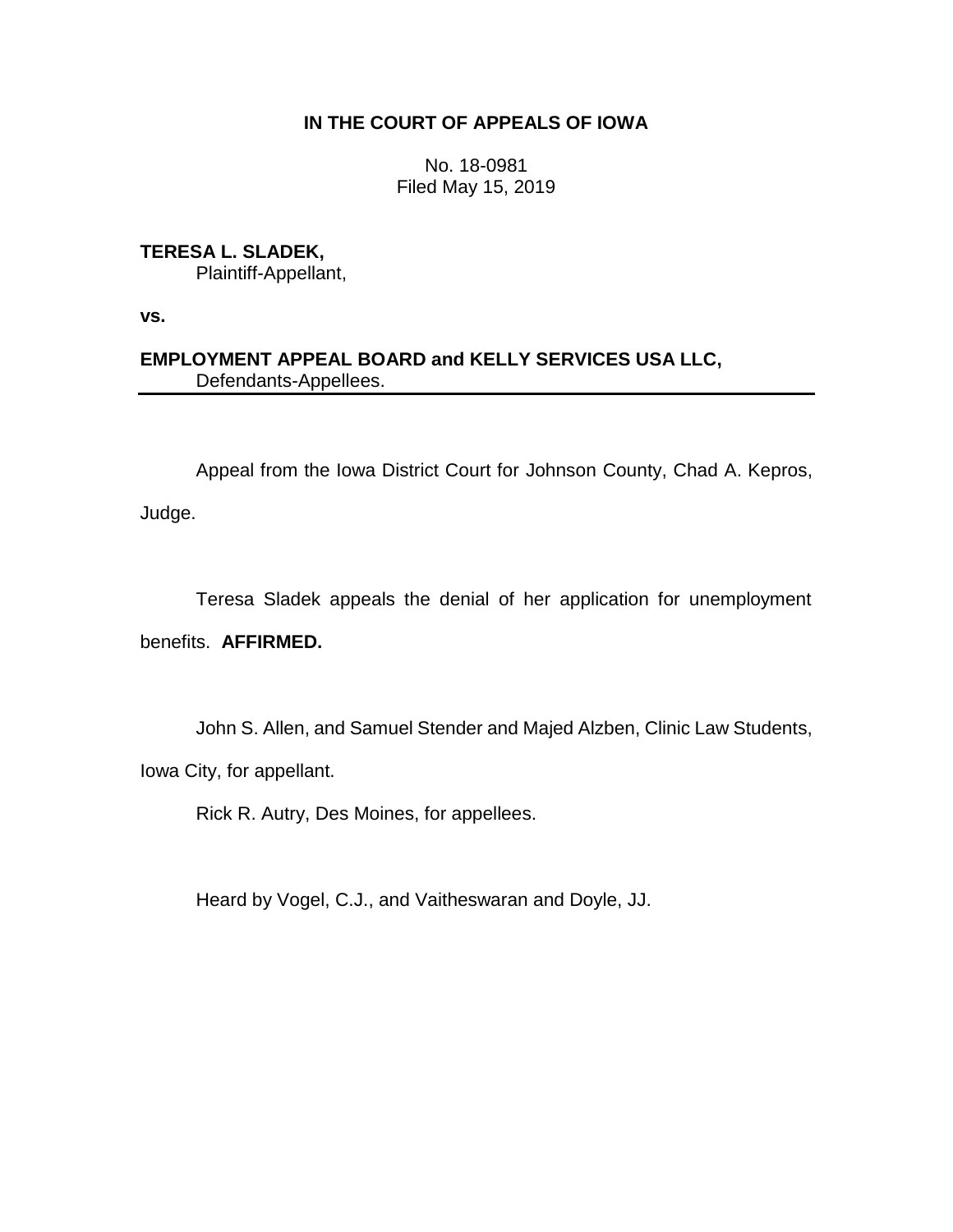### **VAITHESWARAN, Judge.**

Teresa Sladek appeals the denial of her application for unemployment benefits. She challenges the Employment Appeal Board's determination that she voluntarily quit her employment with temporary services employer Kelly Services USA, LLC (Kelly) without good cause attributable to the employer.

### *I***.** *Background Facts and Proceedings*

Sladek was an employee of Kelly, a company that temporarily places employees with business clients. Kelly placed Sladek with ACT, a standardizedtesting company, as a customer-care representative. Sladek could not maintain the pace, and ACT ended the assignment.

 On June 28, 2017, a senior account talent manager for Kelly telephoned Sladek to inform her that ACT released her from the assignment. According to the manager, Sladek responded by "crying," "basically yelling at" her, and hanging up on her. The manager testified Sladek "made a pretty bold statement there by hanging up on me so that I did not contact her. I waited to hear back from her."

Sladek did not call the manager until more than one month later. She apologized for hanging up on June 28 and requested another assignment. The manager told her she "had concerns with the way that [Sladek] handled the phone call and how she hung up" on her and she did not know if she would be comfortable placing her again.

Meanwhile, Sladek filed a claim for unemployment benefits. The Iowa Department of Workforce Development denied the claim. Sladek appealed the decision. Following a contested case proceeding, an administrative law judge affirmed the denial of benefits. Sladek filed an intra-agency appeal with the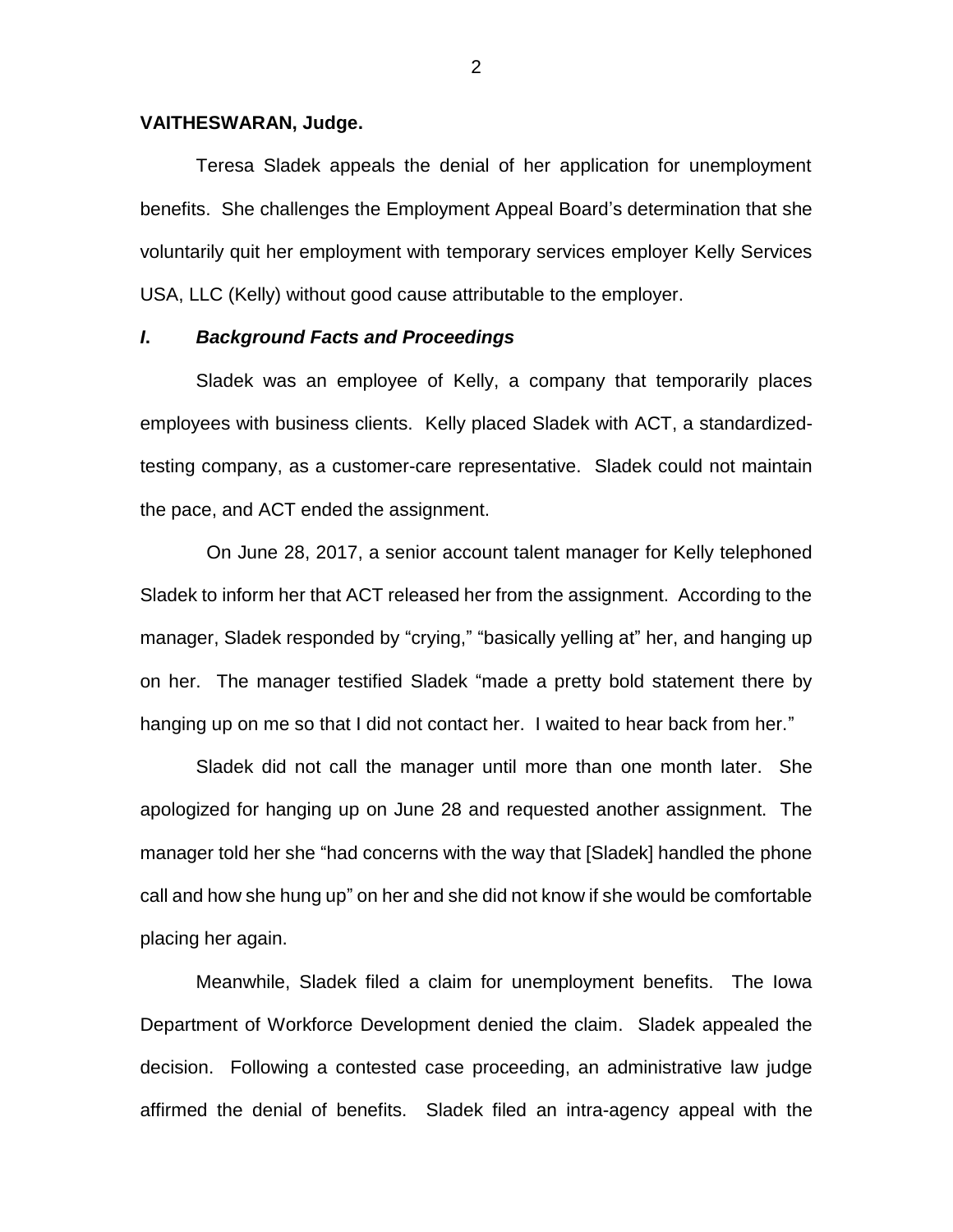Employment Appeal Board. The board concluded "the administrative law judge's decision [was] correct" and "adopted" it "as its own." On judicial review, the district court affirmed the agency decision. This appeal followed.

## *II***.** *Voluntary Quit*

Iowa Code section 96.5(1) (2017) disqualifies a person from benefits if the

person "left work voluntarily without good cause attributable to the individual's

employer." The statute sets forth several exceptions to the disqualification rule,

including the following:

The individual is a temporary employee of a temporary employment firm who notifies the temporary employment firm of completion of an employment assignment and who seeks reassignment. Failure of the individual to notify the temporary employment firm of completion of an employment assignment within three working days of the completion of each employment assignment under a contract of hire shall be deemed a voluntary quit unless the individual was not advised in writing of the duty to notify the temporary employment firm upon completion of an employment assignment or the individual had good cause for not contacting the temporary employment firm within three working days and notified the firm at the first reasonable opportunity thereafter.

Iowa Code  $\S$  96.5(1)(j)(1). The administrative law judge determined the exception

was inapplicable to Sladek's circumstances, reasoning as follows:

The purpose of the statute is to provide notice to the temporary agency employer that the claimant is available for and seeking work at the end of the temporary assignment. While the administrative law judge understands that claimant had never been expected to strictly comply with the three-day policy, this separation from employment is different from claimant's previous separations. During her previous separations from temporary assignments, the employer offered to seek additional work for her. That was not the case during her separation on June 28. At no point during the June 28 conversation did the claimant ask for or the employer offer any additional work. Further, claimant abruptly ended the conversation by hanging up on the employer, and she made no additional contact for approximately four weeks. The employer had no reason to believe that claimant was seeking an additional assignment. Rather,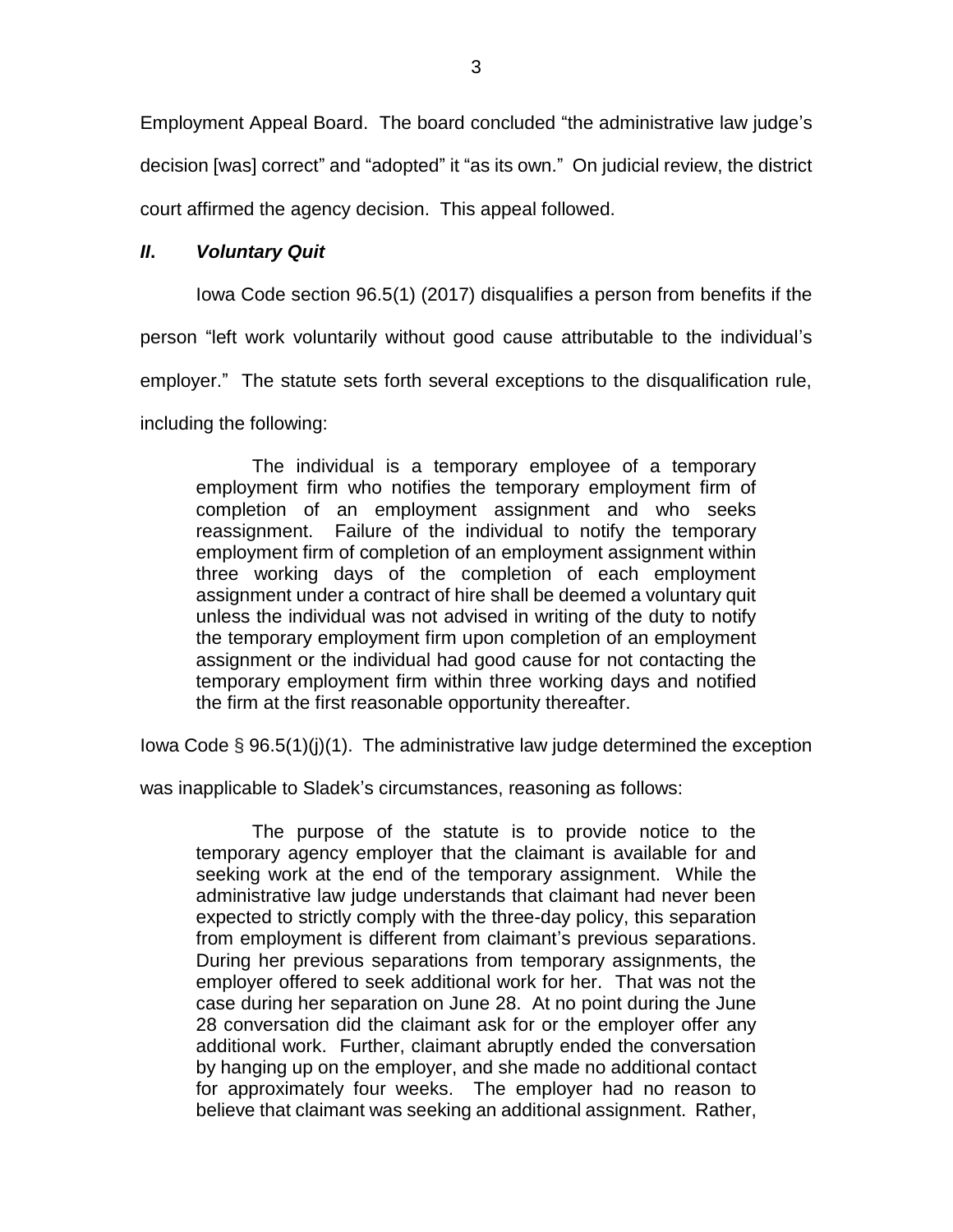the administrative law judge believes that claimant hanging up on the employer and ceasing contact for multiple weeks demonstrates an intent to end her employment relationship with the temporary staffing agency.

As noted, the Employment Appeal Board adopted the administrative law judge's decision.

Sladek challenges implicit and explicit findings of the agency, the agency's application of law to fact, and the agency's interpretation of law. Our review of the fact findings is for substantial evidence. *See* Iowa Code § 17A.19(10)(f). The agency's application of law to fact will be upheld if it is not irrational, illogical, or wholly unjustifiable. *See id.* § 17A.19(10)(m); *Bunger v*. *Emp't Appeal Bd.*, No. 17- 0560, 2017 WL 6027768, at \*1 (Iowa Ct. App. Nov. 22, 2017). The board's interpretation of section 96.5(1) is reviewed for errors of law. *See* Iowa Code § 17A.19(10)(c); *Irving v*. *Emp't Appeal Bd*., 883 N.W.2d 179, 185 (Iowa 2016) (stating interpretation of the term "employer" is not clearly vested by a provision of law in the discretion of the agency and does not require deference).

Sladek begins by arguing she could not have voluntarily quit because "the employment relationship" with Kelly "ceased to exist" when Kelly "did not offer an alternate placement." The argument implicates the board's implicit finding of an ongoing employment relationship with Kelly after ACT ended Sladek's assignment.

Sladek cites two out-of-state opinions for the proposition that no employment relationship existed after the June 28 phone call. Both are inapposite.

In the first, *Mbong v*. *New Horizons Nursing*, 608 N.W.2d 890, 894 (Minn. Ct. App. 2000), the court was asked to decide whether an employee of a temporary agency who failed to accept day-to-day assignments could be found to have quit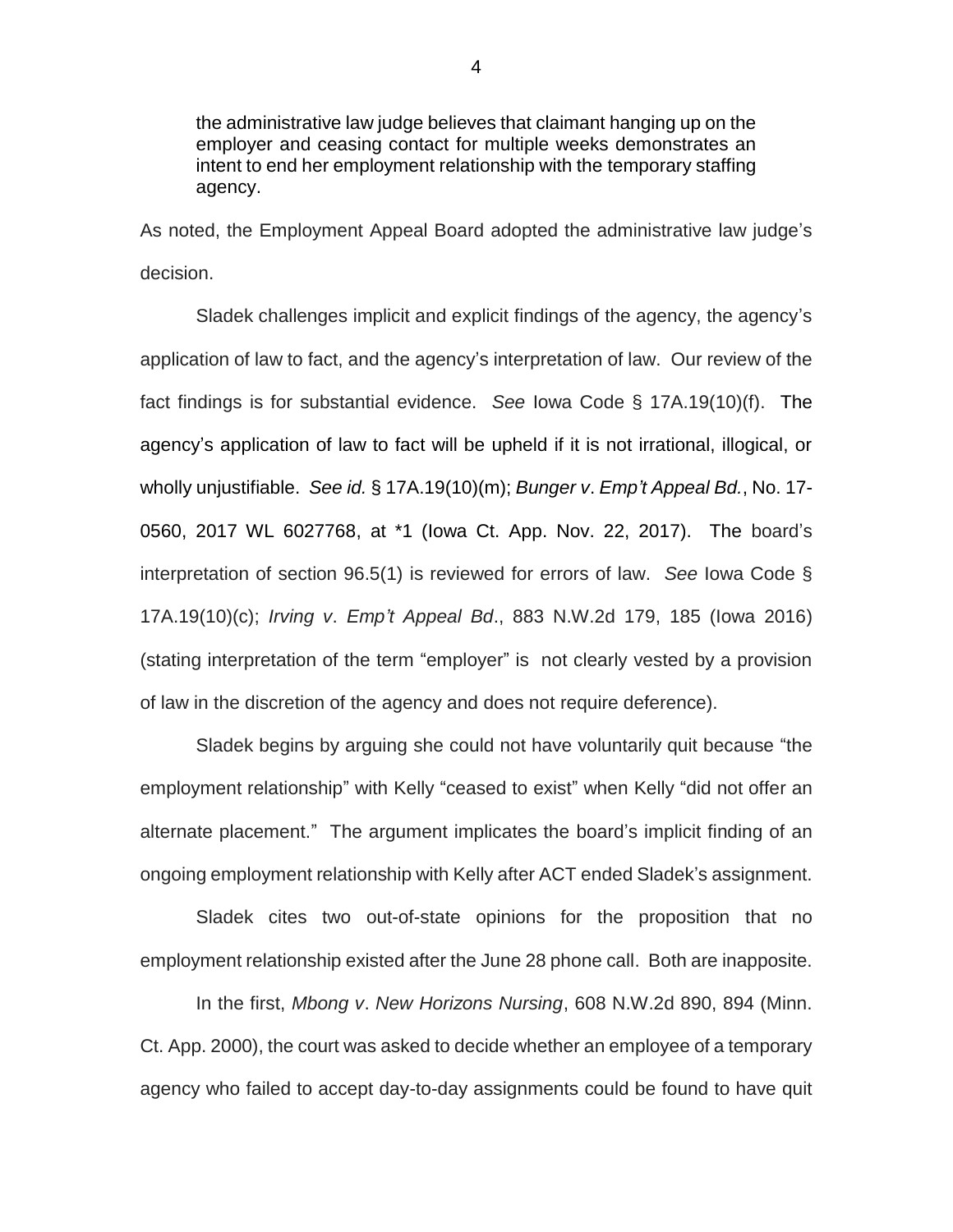employment. In that context, the court held "the failure of [a claimant] to accept further fill-in assignments from [a temporary employment agency] doe not constitute a 'quit' under" the Minnesota unemployment compensation statute. *Mbong*, 608 N.W.2d at 894. Relying "on basic contract principles," the court stated, "With temporary agencies, an employment relationship arises only when each temporary assignment is offered and accepted. Once each assignment is completed, the employment relationship ends because there is neither a guarantee of future assignments nor any employer obligation to provide them." *Id*. at 895.

In this case, the question is not whether Sladek could be found to have quit without good cause attributable to the employer if she declined a proffered assignment. The question is whether Sladek could be found to have quit without good cause attributable to the employer where she hung up on her supervisor and failed to reinitiate contact for more than a month. Applying contract principles, as the court did in *Mbong*, the answer is yes. Sladek's employment agreement obligated her to "maintain[] weekly contact with Kelly." Under the agreement, if fourteen days elapsed after her last day worked, her employment with Kelly was to terminate unless she was placed on another assignment. *Mbong* is factually and legally distinguishable.

So too is *Cintemp*, *Inc*. *v*. *Unemployment Insurance Review Board*, 717 N.E.2d 988, 990 (Ind. Ct. App. 1999). There, employees of a temporary agency were placed with companies that could elect to permanently hire the individuals after a trial placement. *Cintemp*, 717 N.E.2d at 990. The companies offered the temporary assignees permanent employment, which they accepted. *Id*. The companies then laid them off. *Id*. The employees applied for unemployment

5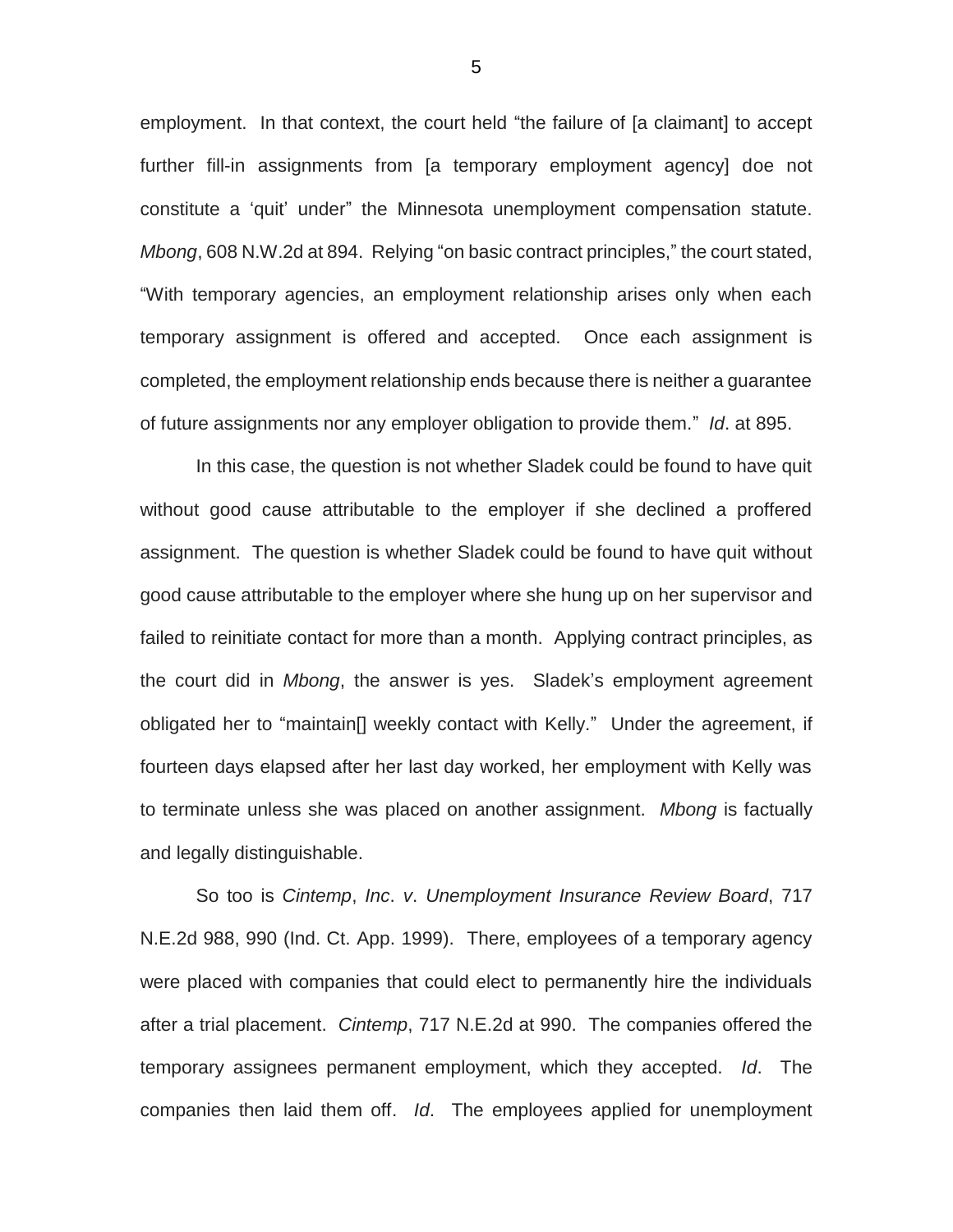compensation. *Id*. at 990–91. The temporary employment agency was notified of the applications and responded with an assertion that the employees quit without good cause. *Id*. at 991. The Indiana unemployment agency rejected the assertion. *Id*. The agency determined, once the employees accepted permanent employment, their assignments through the temporary employment agency ended. *Id*. The Indiana court of appeals upheld the determination. *Id*. at 992.

Sladek, in contrast, was not offered permanent employment with ACT. To the contrary, the company ended her temporary assignment. At that juncture, Sladek's contract with Kelly required her to maintain contact with Kelly if she desired new assignments. As the agency found, she failed to do so.

We conclude the Employment Appeal Board's implicit finding that Sladek had an ongoing employment relationship with Kelly after the ACT assignment ended is supported by substantial evidence. *See* Iowa Code § 17A.19(10)(f). We further conclude the board did not err in interpreting the unemployment statute to find an employment relationship.

Sladek next contends she could not have voluntarily quit because she lacked the requisite intent to quit. The agency found otherwise based on Sladek's decision to "hang[] up on the employer and ceas[e] contact for multiple weeks." The finding is supported by substantial evidence.

Finally, Sladek argues she "cannot be deemed to have quit under Iowa Code [section] 96.5(1)(j) because Kelly had notice of her separation from ACT within three days." Sladek's argument is appealing at first blush because it is undisputed Kelly knew of the separation and, indeed, notified Sladek, obviating the need for Sladek to contact Kelly. But the final agency decision maker did not rely

6